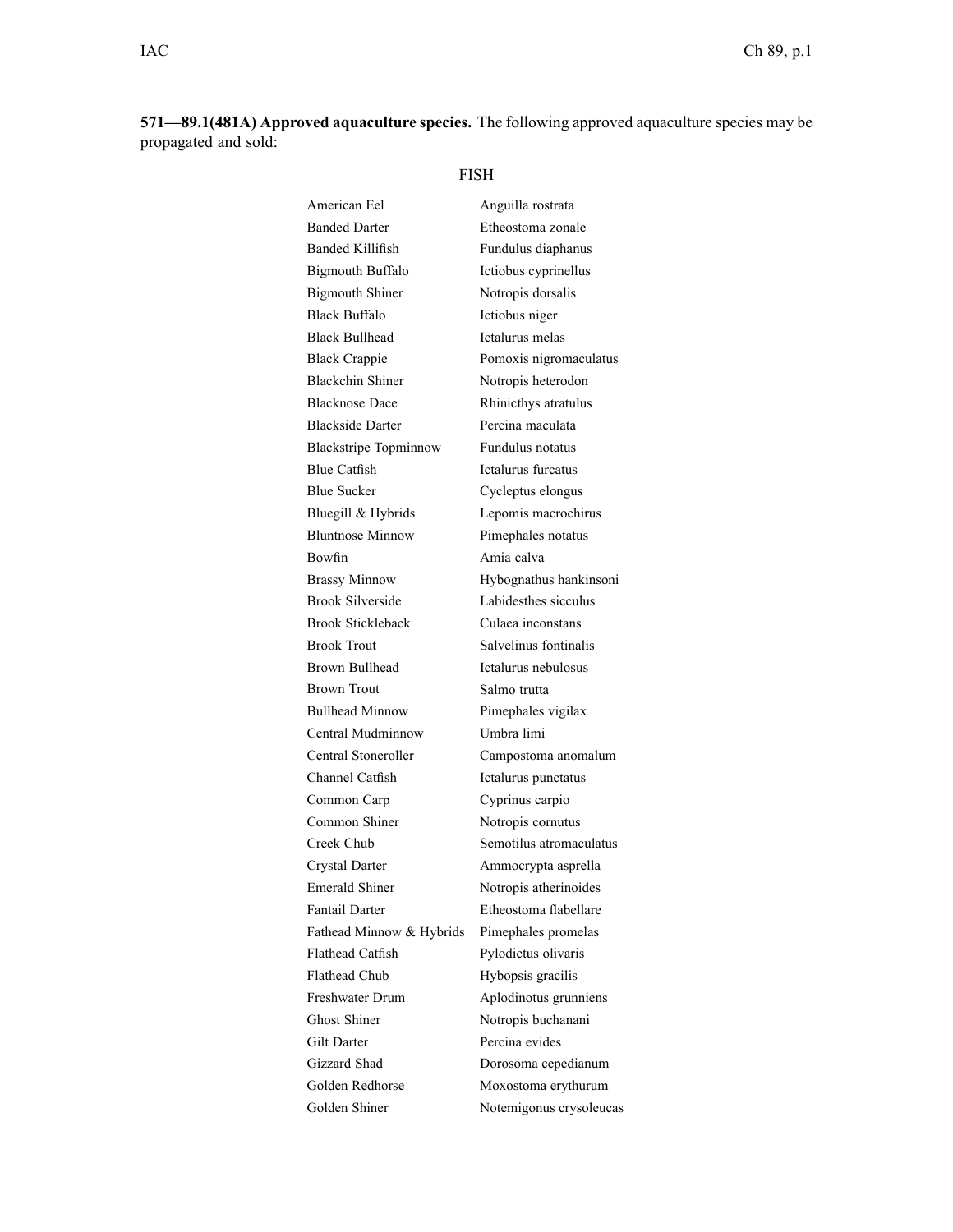Goldeye Hiodon alosoides Goldfish Carassius auratus Gravel Chub Hybopsis x-punctata Greater Redhorse Moxostoma valenciennesi Green Sunfish Lepomis cyanellus Highfin Carpsucker Carpiodes velifer Horneyhead Chub Nocomis biguttatus Iowa Darter Etheostoma exile Ironcolor Shiner Notropis chalybaeus Johnny Darter Etheostoma nigrum Lake Chub Couesius plumbeus Largemouth Bass Micropterus salmoides Largescale Stoneroller Campostoma oligolepis Longear Sunfish Lepomis megalotis Longnose Dace Rhinichthys cataractae Longnose Gar Lepisosteus osseus Mimic Shiner Notropis volucellus Mississippi Silvery Minnow Hybognathus nuchalis Mooneye Hiodon tergisus Mosquito Fish Gambusia affinis Mottled Sculpin Cottus bairdi Mud Darter Etheostoma asprigene Muskellunge & Hybrids Esox masquinongy Northern Hog Sucker Hypentelium nigricans Northern Logperch Percina caprodes Northern Pike Esox lucius Northern Rock Bass Ambloplites rupestris Orangespotted Sunfish Lepomis humilus Ozark Minnow Notropis nubilus Pallid Shiner Notropis amnis Pirate Perch Aphredoderus sayanus Plains Minnow Hybognathus placitus Plains Topminnow Fundulus sciadicus Pugnose Minnow Notropis emiliae Pumpkinseed Lepomis gibbosus Quillback Carpsucker Carpiodes cyprinus Rainbow Darter Etheostoma caeruleum Rainbow Smelt **Osmerus mordax** Rainbow Trout Oncorhynchus mykiss Red Shiner Notropis lutrensis Redear Sunfish & Hybrids Lepomis microlophus Redfin Shiner Notropis umbratilis Redside Dace Clinostomus elongatus River Carpsucker Carpiodes carpio River Darter Percina shumardi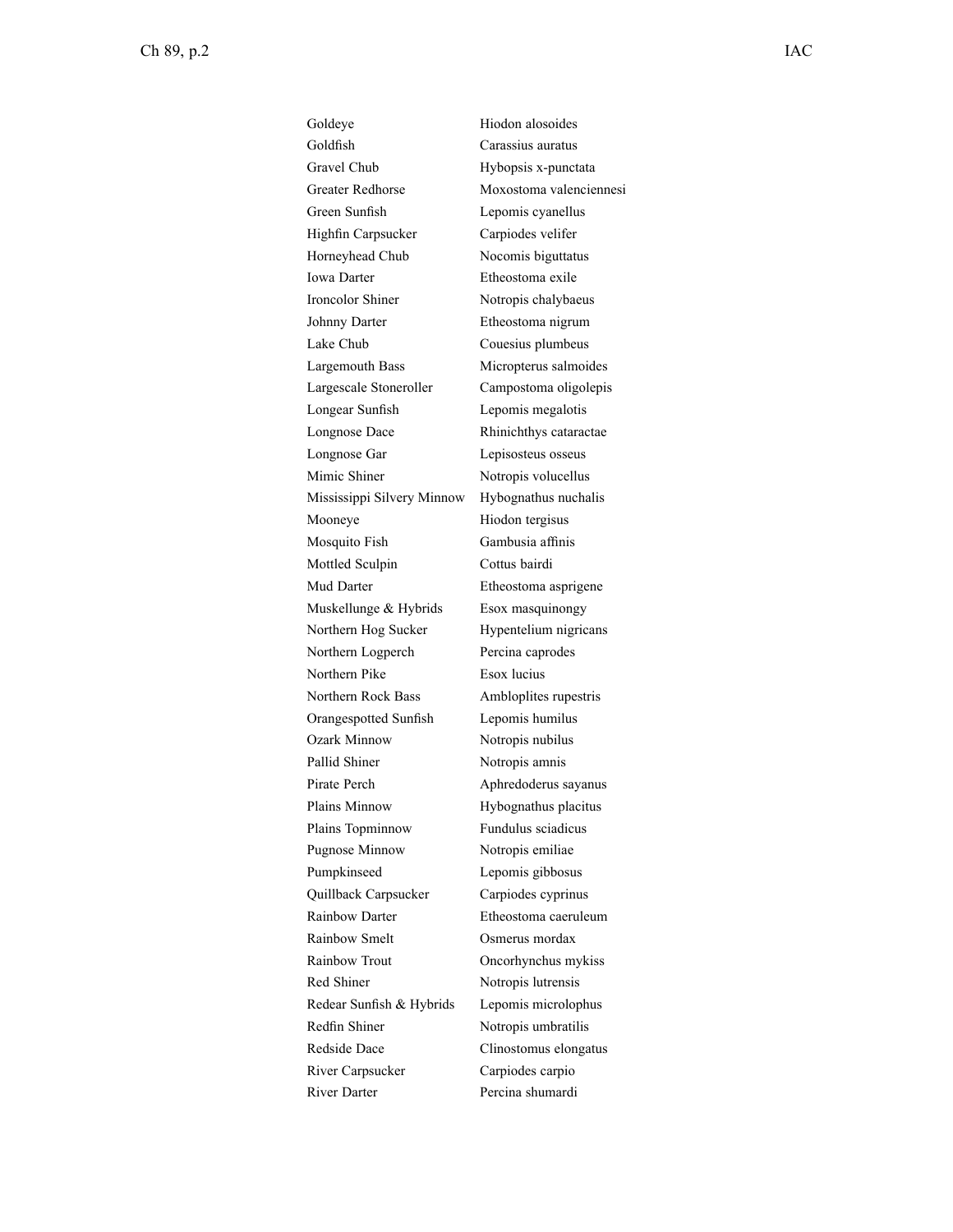River Redhorse Moxostoma carinatum River Shiner Notropis blennius Rosyface Shiner Notropis rubellus Sand Shiner Notropis stramineus Sauger & Hybrids Stizostedion canadense Shortnose Gar Lepisoteus platostomus Sicklefin Chub Hybopsis meeki Silver Chub Hybopsis storeriana Silver Lamprey Ichthyomyzon unicuspis Silver Redhorse Moxostoma anisurum Silverband Shiner Notropis shumardi Skipjack Herring Alosa chrysochloris Slender Madtom Noturus exilis Slenderhead Darter Percina phoxocephala Slimy Sculpin Cottus cognatus Smallmouth Bass Micropterus dolomieui Smallmouth Buffalo lctiobus bubalus Southern Redbelly Dace Phoxinus erythrogaster Speckled Chub Hybopsis aestivalis Spotfin Shiner Notropis spilopterus Spottail Shiner Notropis hudsonius Spotted Bass Micropterus punctucatus Spotted Sucker Minytrema melanops Starhead Topminnow Fundulus notti Stone Cat Noturus flavus Striped Bass & Hybrids Morone saxatilis Sturgeon Chub Hybopsis gelida Suckermouth Minnow Phenacobius mirabilis Tadpole Madtom Noturus gyrinus Topeka Shiner Notropis topeka Walleye & Hybrids Stizostedion vitreum Warmouth Lepomis gulosus Western Silvery Minnow Hybognathus argyritis White Bass  $&$  Hybrids Morone chrysops White Crappie Pomoxis annularis White Sucker Catostomus commersoni Yellow Bass Morone mississippiensis Yellow Bullhead Ictalurus natalis Yellow Perch Perca flavescens

Shorthead Redhorse Moxostoma macrolepidotum Shovelnose Sturgeon Scaphirhynchus platorynchus Trout Perch Percopsis omiscomaycus White Amur Ctenopharyngodon idella